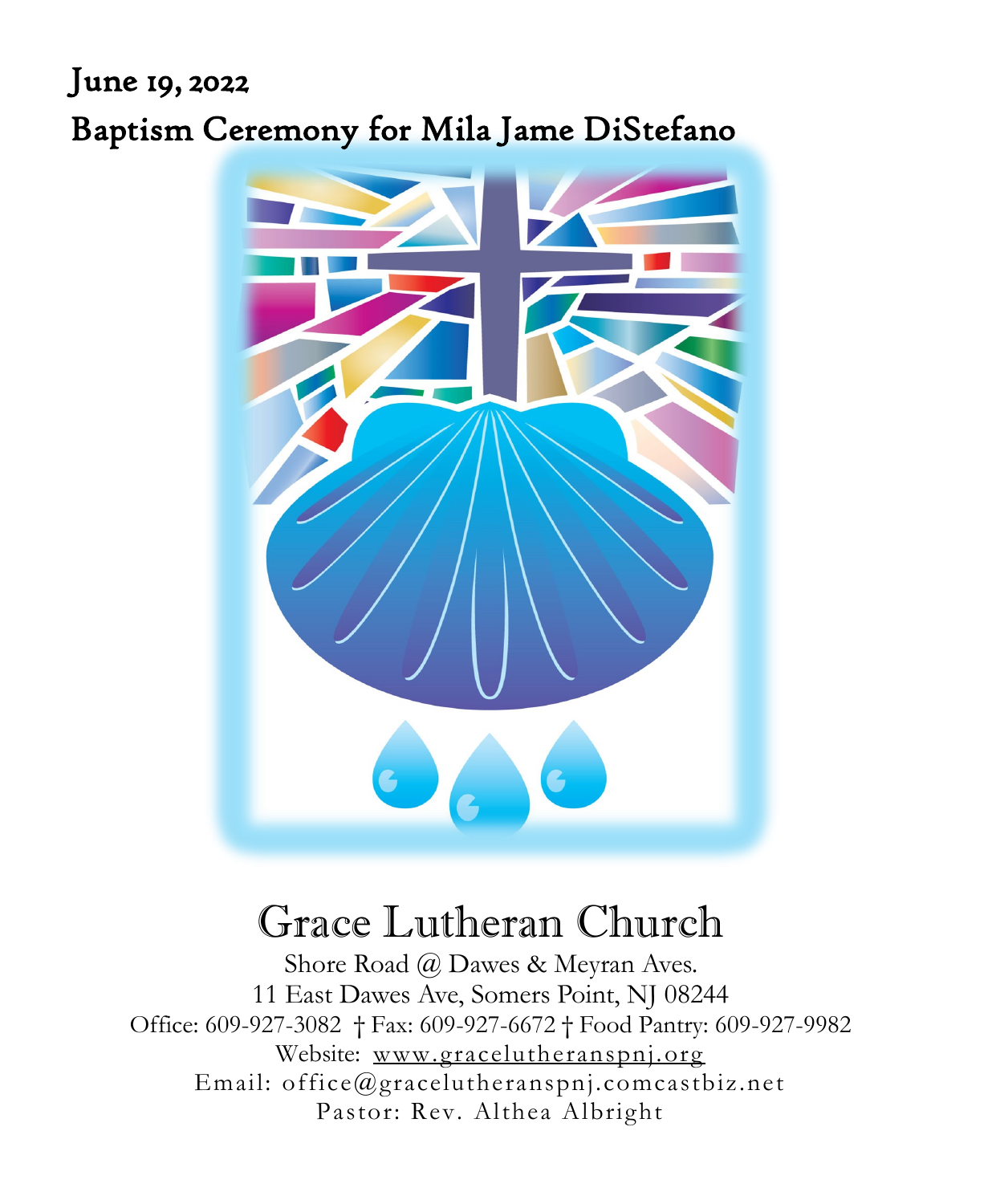#### **Good morning and Welcome...**

Pastor: Dear friends in Christ, we gather today with the family of Mila Jame DiStefano, who have brought her to be baptized.

Together, let us welcome them to this community of faith in Jesus Christ.

- Pastor: Let us pray…**O God, again and again in ages past you showed your mercy and grace to children. You saved the infant Moses from death with the help of his mother and sister. As you blessed Joseph and Mary and the Child Jesus, bless also the families, that they may care for this child entrusted to them, bring them to baptism and to the bread and cup of blessing, and help them mature in faith through Jesus Christ our Lord. Amen.**
- Pastor: God brings you in peace and joy to fullness of life in Christ and calls you to the waters of baptism.

## **BAPTISMAL SERVICE**

God, who is rich in mercy and love, gives us a new birth into a living hope through the sacrament of baptism. By water and the Word God delivers us from sin and death and raises us to new life in Jesus Christ. We are united with all the baptized in the one body of Christ, anointed with the gift of the Holy Spirit, and joined in God's mission for the life of the world.

#### **Family: We present Mila for baptism.**

Called by the Holy Spirit, trusting in the grace and love of God, do you desire to have Mila baptized into Christ? **I do.**

As you bring Mila, to receive the gift of baptism, you are entrusted with responsibilities:

> to live with her among God's faithful people, bring her to the word of God and the holy supper, teach her the Lord's Prayer, the Creed, and the Ten Commandments, place in her hands the holy scriptures, and nurture her in faith and prayer, so that your child may learn to trust God, proclaim Christ through word and deed, care for others and the world God made, and work for justice and peace.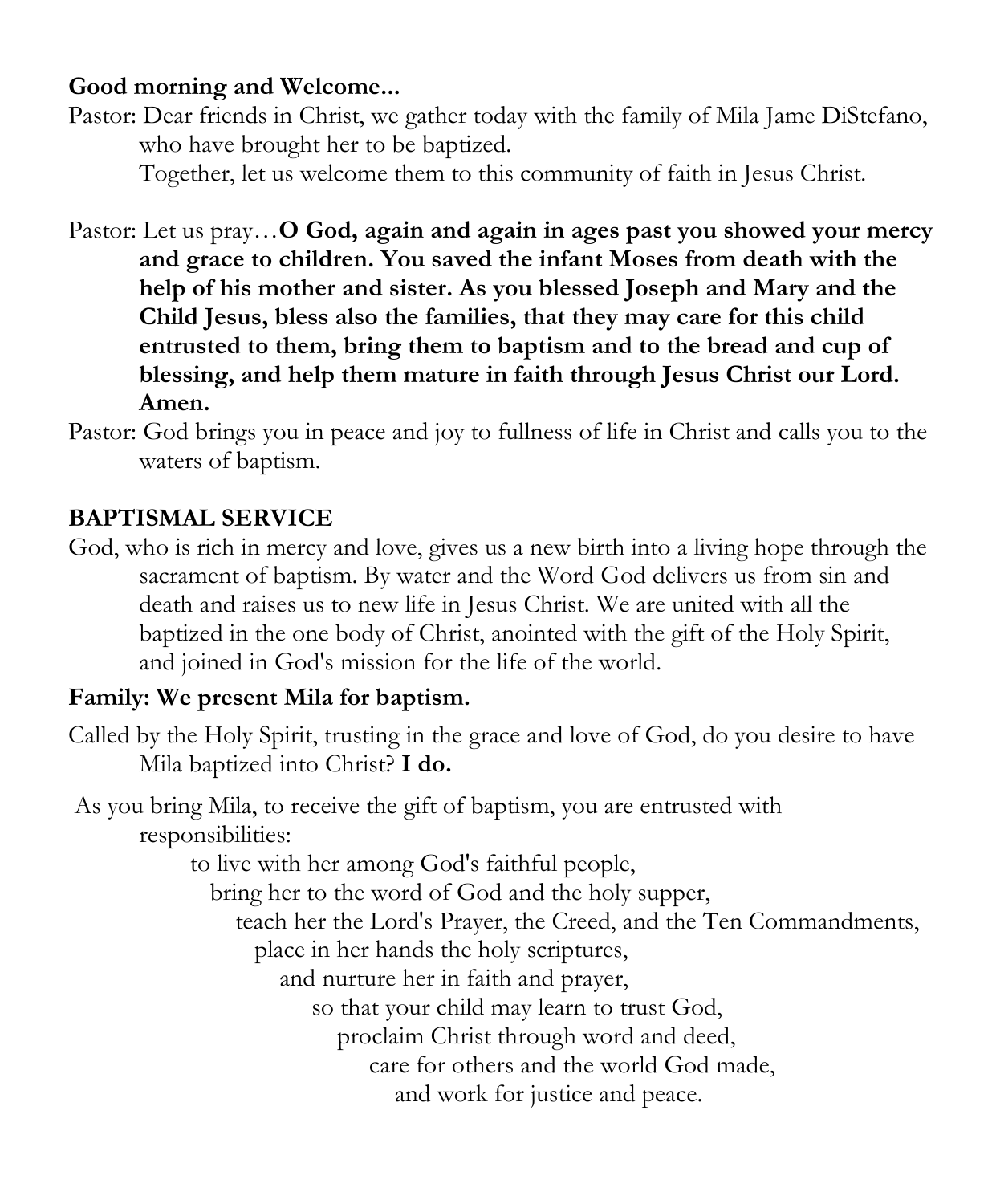Do you promise to help your child grow in the Christian faith and life? **I do.** Sponsors, do you promise to nurture Mila in the Christian faith as you are empowered by God's Spirit, and to help her live in the covenant of baptism and in communion with the church? **I do.** 

People of God, do you promise to support Mila and pray for her in his new life in Christ? **We do.** Do you renounce all the forces of evil, the devil, and all his empty promises? **I do**

#### **PROFESSION OF FAITH**

I ask you to profess your faith in Christ Jesus, reject sin, and confess the faith of the church.

Do you believe in God, the Father? **I believe in God, the Father almighty, creator of heaven and earth.**

Do you believe in Jesus Christ the Son of God?

**I believe in Jesus Christ, God's only Son, our Lord, who was conceived by the Holy Spirit, born of the virgin Mary, suffered under Pontius Pilate, was crucified, died, and was buried; he descended to the dead. On the third day he rose again;** 

 **he ascended into heaven, he is seated at the right hand of the Father, and he will come to judge the living and the dead.**

Do you believe in God the Holy Spirit?

**I believe in the Holy Spirit, the holy catholic church, the communion of saints, the forgiveness of sins, the resurrection of the body, and the life everlasting. Amen**

Pastor: God brings you in peace and joy to fullness of life in Christ and calls you to the waters of baptism.